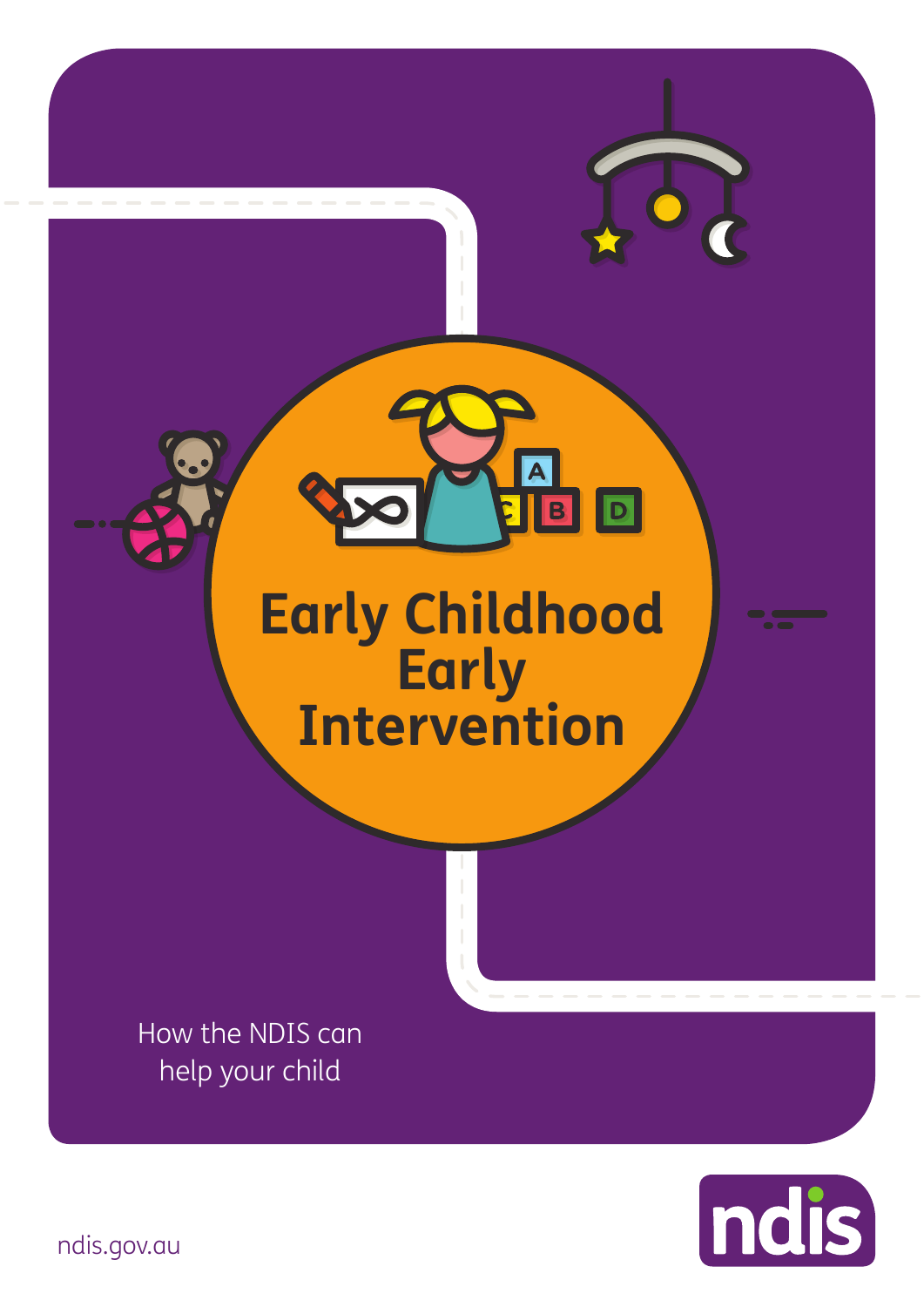## **How the NDIS can help your child**

If your child is aged 0-6 years and has a disability, or if there are concerns with their development, they may be eligible to receive support from the NDIS.

Your child's early years are very important as they set up how they'll learn and develop later in life. Support provided early will give your child the best chance of achieving their potential. Through participating in everyday situations, your child will be provided with opportunities to grow and learn.

#### **What is early childhood early intervention?**

The National Disability Insurance Agency (NDIA) has worked with a range of leading Australian early childhood intervention practitioners and researchers to design an early childhood early intervention (ECEI) approach.

This approach has been designed to identify the type and level of early intervention support your child needs to achieve their best outcome. A family-centred approach that supports greater inclusion in mainstream settings and builds the capacity of your child and family is proven to have positive effects in early childhood intervention. The NDIA has designed the ECEI approach using this strong research and evidence base.

The NDIA will team up with a partner in your local community who will help provide the support your child needs quicker and easier. These partners are referred to as early childhood partners. Your early childhood partner is experienced in early childhood intervention and will provide assistance, advice and access to early intervention and support for your child.

**Early intervention for a child with a developmental delay or disability in their early years is critical to achieving the best outcomes.**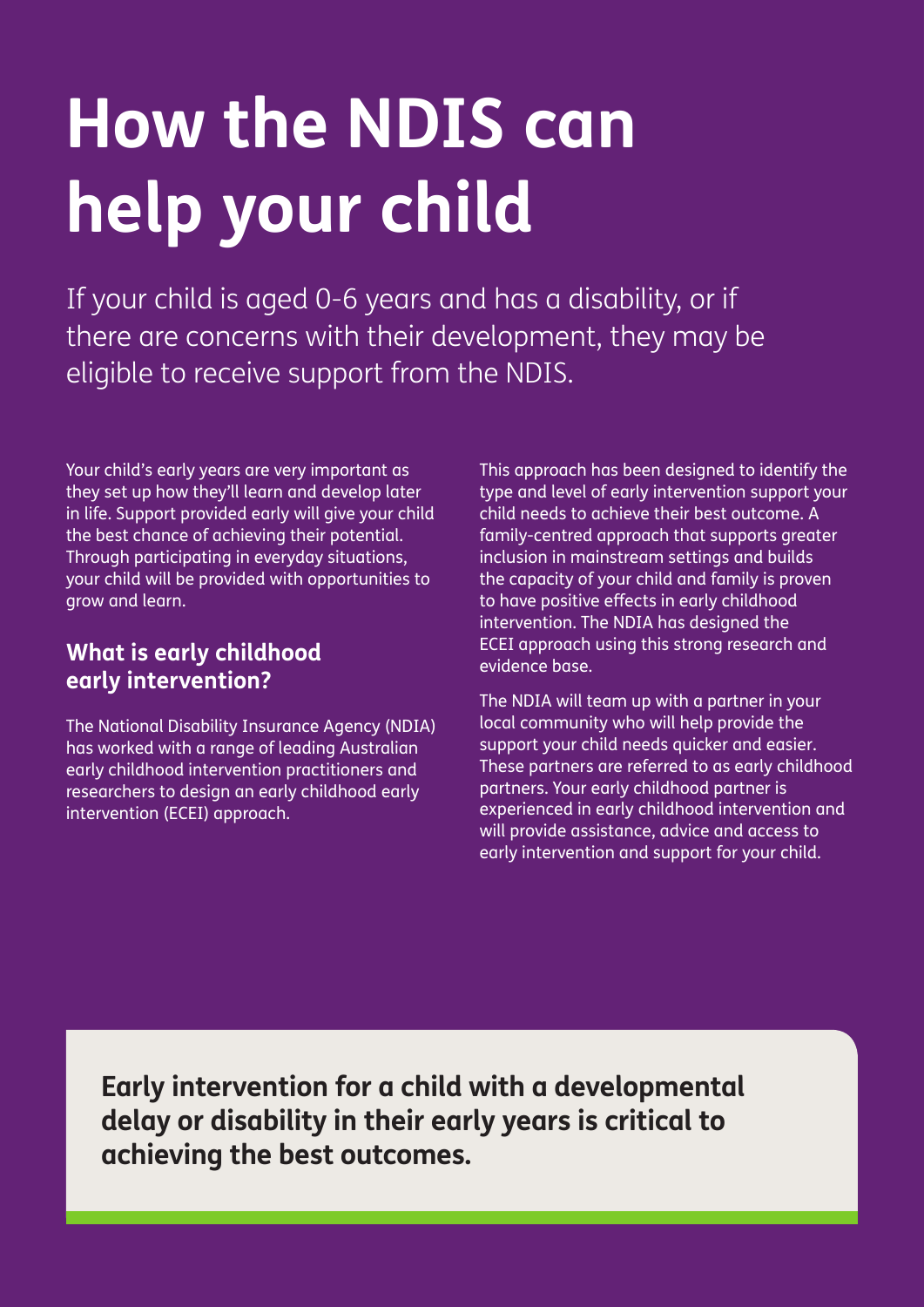### **How ECEI works**

#### **What to expect**

Your family will meet with an early childhood partner experienced in early childhood intervention. The early childhood partner will:

- • Work with you to determine the best supports for your child and family
- Identify information, community-based and mainstream supports that can be used to support your child
- If required, help you request NDIS access and once confirmed, work with your family to develop a plan. Once your child's plan is approved you can choose the providers you wish to work with and the support begins.

### **Accessing ECEI**

If your child is already an NDIS participant, their current arrangements will continue. We will talk to you about the different ECEI options for your child at their next scheduled plan review.

If your child is not currently supported by the NDIS, but they are receiving government funded supports, they will continue to receive these supports until the NDIS becomes available in your area. We will contact you when the NDIS is available where you live.

If your child is not currently receiving any support and you have concerns about their development, please visit ndis.gov.au to see when the NDIS will be available in your area.

Details of your early childhood partner or interim arrangements will be available on the NDIS website when the NDIS is available in your area.

**Providing quality intervention early in your child's life reduces the possible need for longer term intervention and will support them over time to lead an ordinary life.**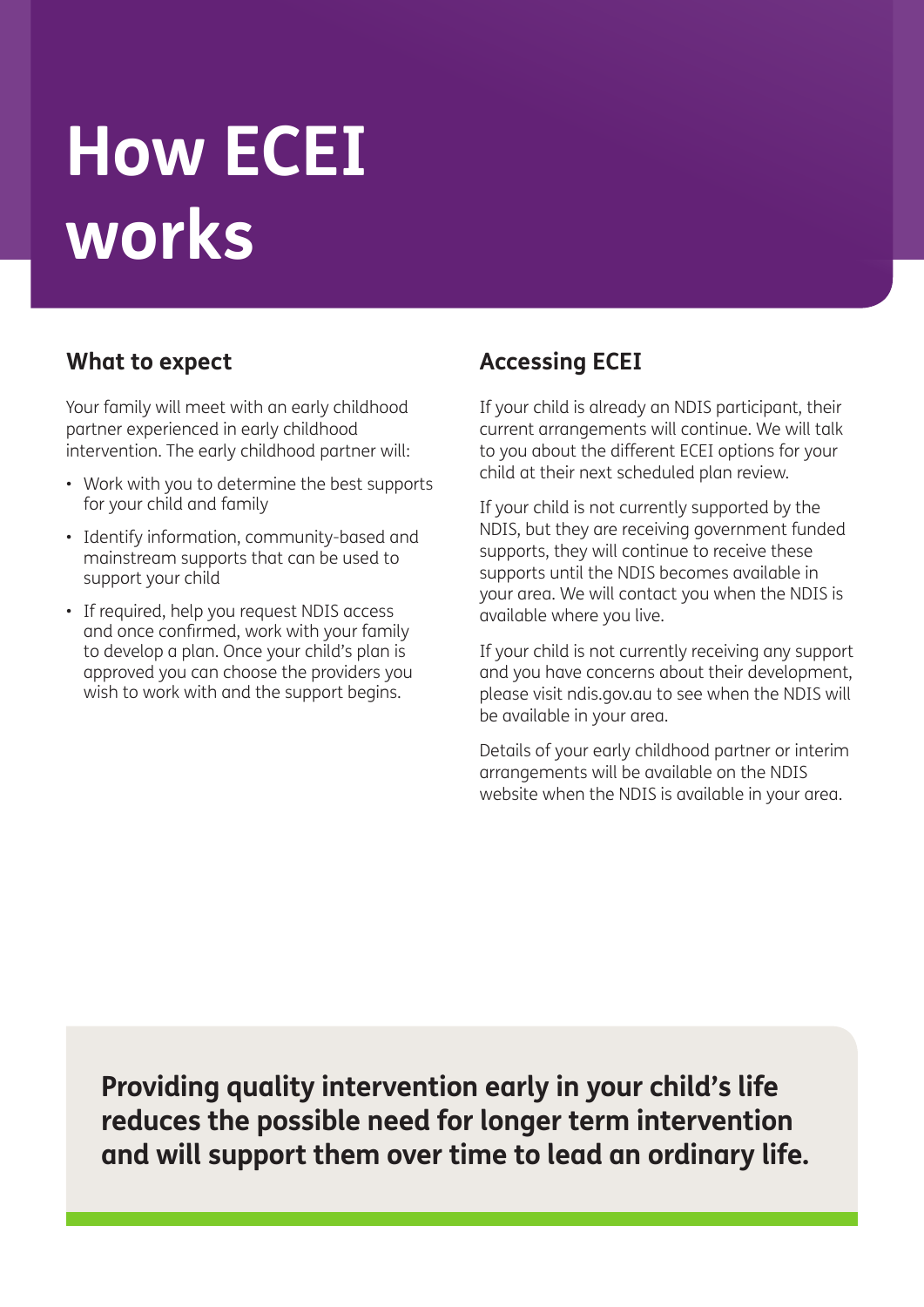# **The ECEI journey**

 $\mathbf{\Sigma}$ 



#### **1. Connect with an ECEI partner**

You will be connected with an early childhood partner to discuss your child's disability or concerns you have about their development.

#### **2. Get some helpful information**

Your early childhood partner will provide you with guidance and information that will help you make decisions.

#### **3. Work out support needs**

Your early childhood partner will help you understand what supports and services in your community can help your child achieve their goals.

- Information & linkages
- Short-term intervention supports
- NDIS access

**4. Referral services and supports**

Information & linkages

Short-term intervention supports



#### **6. Monitor progress**

Your child's progress will be monitored against the goals you set.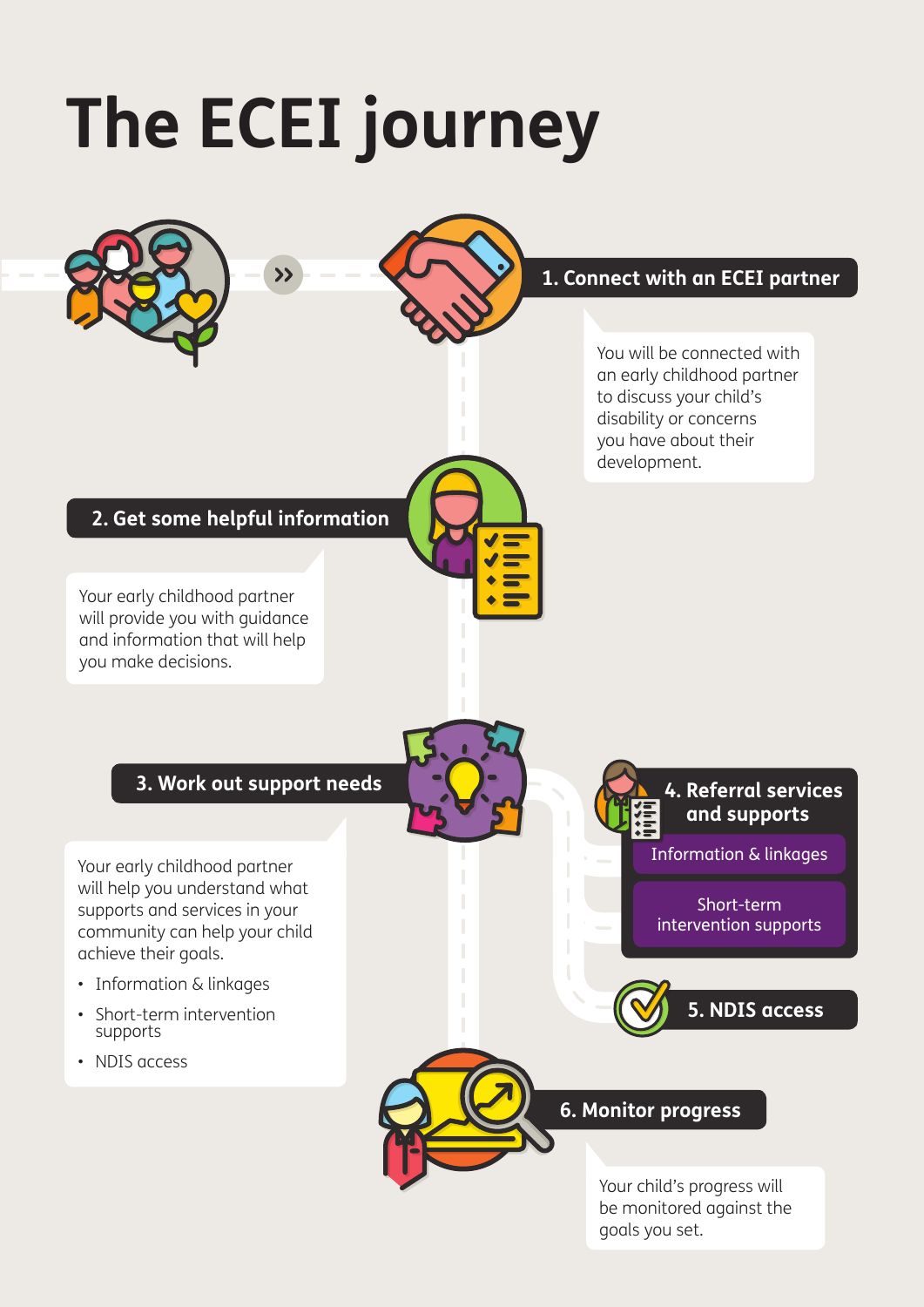### **Explaining the ECEI journey**

All children will go through steps 1 and 2, but because every child's needs and circumstances are unique, everyone's journey from there will be slightly different.



#### **1. Connect with an early childhood partner**

If your child has a disability or you have concerns about their development – how they play, how they socialise with other children or how they communicate their needs and wants – you will be connected with an early childhood partner to discuss your concerns.



#### **2. Get some helpful information**

Your early childhood partner will help you understand your child's support needs and provide you with guidance and information that will help you make decisions about the right supports and services for your child.



#### **3. Work out your family's support needs**

Your early childhood partner will work with you to set some goals for your child. They will also help you understand what type of supports and services can help your child achieve their goals. The supports and services will be different for each child depending on their circumstances. These supports and services will be most effective when they are delivered in your child's everyday environment, so they develop the skills they need to participate in their community.



#### **4. Referral services and supports**

Your early childhood partner will provide information and linkages to supports and services available in your local community. Your early childhood partner may also provide initial early childhood intervention supports if your child needs them.



### **5. Accessing the NDIS**

If your child will be best supported with an NDIS plan, your early childhood partner will work with you to request NDIS access and once confirmed, develop a plan and support you to connect with providers of your choice.



#### **6. Monitor your child's progress**

Whatever supports your family receives, your child's progress will be monitored against the goals you set. Your early childhood partner and service providers will work with you towards improving your child's independence and participation in everyday activities.